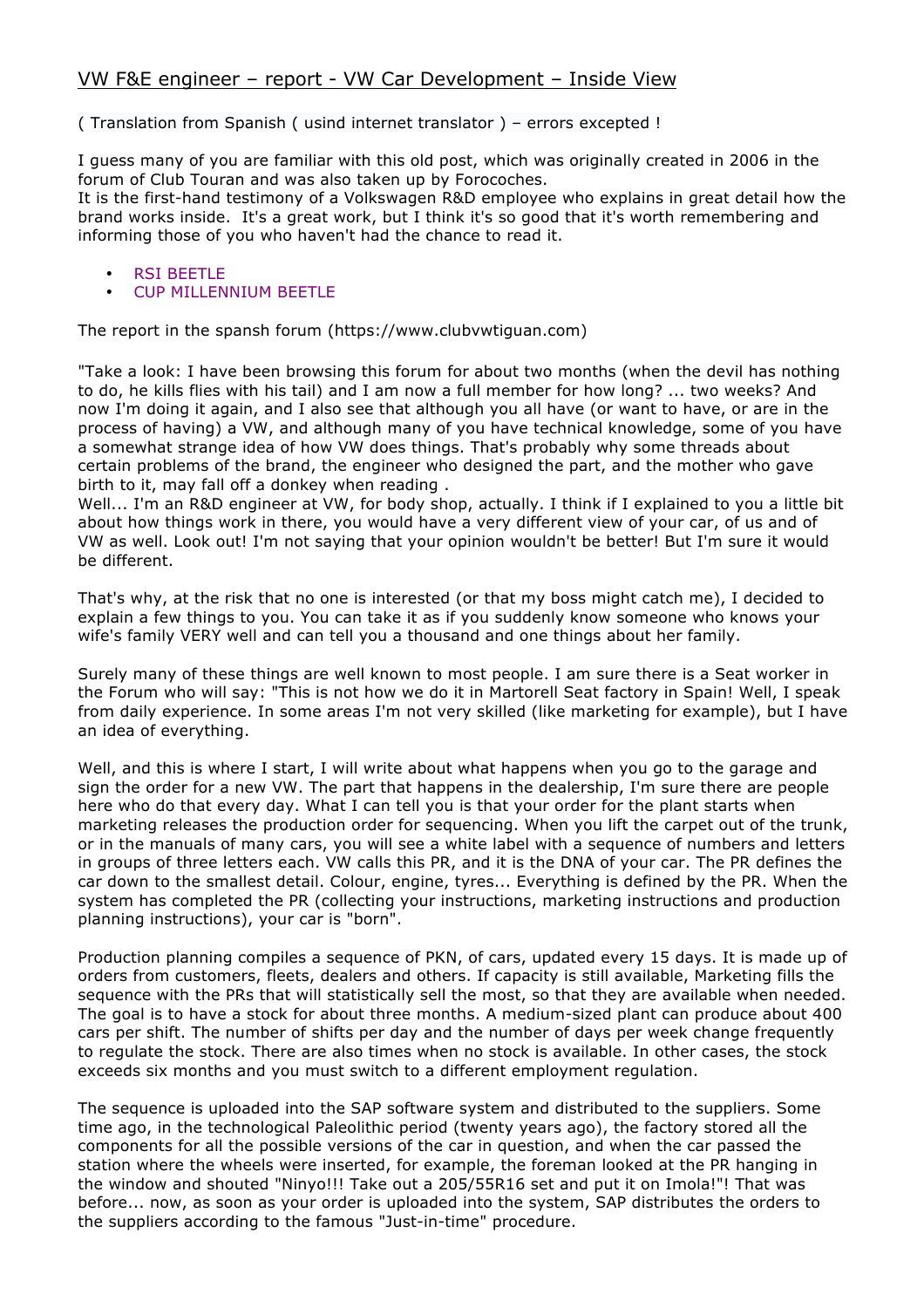VW now stores the deliveries for one or two hours production time on the same line. Vendors or logistics companies such as Exel bring the items to the plant at almost the same time and in the same order in which they are assembled. So if your car has beige leather seats, there is a queue of seats in all colours and upholstery at the station where the seats are being fitted, but Johnson Controls (the supplier of your seats) has already put them in order so that your seats are in the front row when your car passes by. When you see how this works, it feels like magic.

But just-in-time makes it difficult to change the order because so many companies are involved. So if someone cancels an order, it won't be the other orders that move up a position, but a new buyer will be found for exactly this car that is already in production. If you happened to visit the dealer a few days earlier and ordered the same model, you might be able to get the car much earlier. In any case, a few days after signing the order, your car will have a date, an hour and a minute of production.

When the big day comes, everything starts when the bottom of your car is put on the production line. The assembly of the car starts, which usually takes 30 hours. I will tell you about these 30 hours on another day..."

"At the beginning of the metal line, the floor of your car (which was previously produced) is put on the chain.

-Starting to move pages, water tank (where the wiper motors go), hat rack (where the rear speakers go on a car like the Bora), wheel arches etc. until the bodywork is finished.

-The mudguards, doors and covers (engine and boot) are made with robots in a mounted in a separate shaft. All gaps between the sheets are filled with brass welds are closed and the entire body assembly is inspected, to see if anything was forgotten.

-The doors and lids are set up and the fenders are put on temporary supports and sent to the paint shop. The paint shop is the holiest place on the entire floor:

No one can enter it. During this work, everyone must wear an antistatic white Wearing overalls like the white men in Colon. The goal is to remove the fluff, the dust, the to keep impurities away. To be there, I have to ask permission and have a very convincing reason. And I'm not an ordinary employee.

-The body is mounted on a sled and immersed in the treatment tanks:

degreasing, deoxidizing, neutralizing, electrophoresis, washing and priming. It is inspected, dried, rubber plugs are inserted into all drains that underbody coating and insulation is injected into the engine compartment and it is applied to the line, where paint and varnish are applied. At least eleven steps to get everything to seal & protect optimally. After painting, it goes to hardening & the paint is burnt in. Some foam blocks, which were burned during the construction of the body expand due to the heat (foam) and fill all hollow bodies, which have been (like the front struts) to keep noise, air and water out of the car.

-When the car leaves the furnace, it goes through a fluorescent lined tunnel, where a group of quality inspectors wearing gloves inspected the car from all possible angles and tries to find every possible mistake, hairs, scratches, an area of paint mist, etc. When this step is completed Wax is injected into all hollow bodies to reduce wind noise and corrosion (I have used wax in read this forum by people who complain that their car is new and leaking grease.

That's what it's all about, and that's normal when it's new), and it's going through a tunnel into hall, where the final phase of assembly takes place, which takes about four hours.

The assembly line is the most famous part of the factories. All the mechanics who work here in such a monotonous fashion have to work their way towards it and ask to be replaced by someone (the joker), when they want to go to the bathroom. Well, it's true her work is boring, but she don't have to think about it much. A document with photos is clearly visible at each station and diagrams (The Detailed Assembly Procedure: PDM), which explains in detail what is done. The illustrations of the instructions for use and the ELSA are from here taken over. And the truth is, they don't think anything! I remember one nice anecdote when we built the SEAT Cordoba SX One of the things we did changed the housing and the wheel arch to fit some air deflectors to the brakes to be fitted. After some weeks this was already possible to order and I bought one of those models, following my tradition. After my inspection, I find that.., that it didn't have the air deflectors! So I went to the line that afternoon and see what happens there. It turns out that the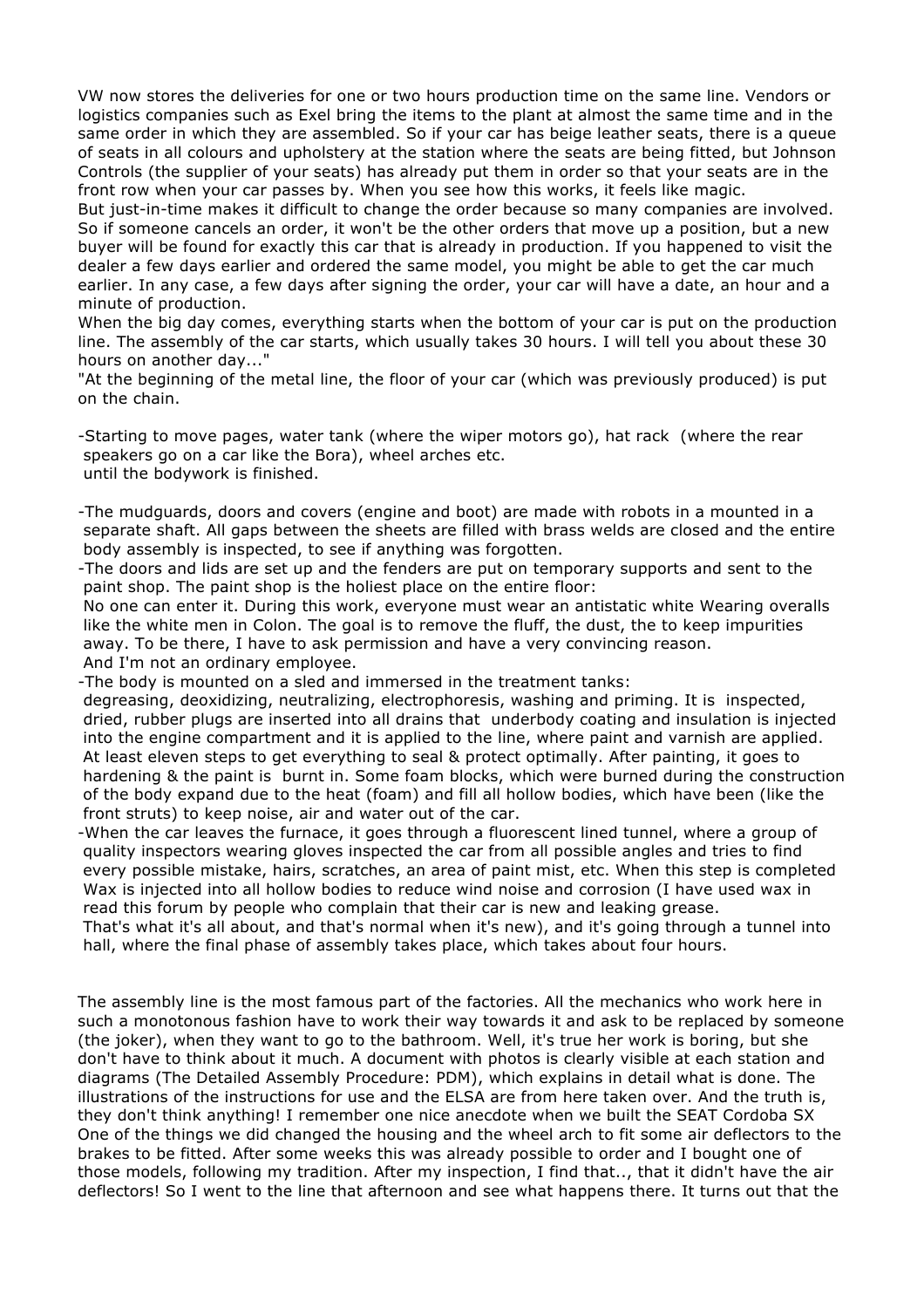deflectors have been installed as planned & reach. The supplier brings his pallet on time and charges for this, but the previous pallet remains untouched and he must take it back. It turns out found out that they lost the MDP for the assembly of this part. They were instructed, how they should install it, but if there is no MTO, I don't install anything!

-On arrival, the doors are disassembled and taken to a separate assembly line.

-Harness, floor mat, seat rails and airbag sensor are mounted.

-The car is turned over and the fuel lines, brake lines, exhaust mounts

and wheel arches are installed at the bottom of the floor.

-The entire dashboard is assembled in one operation.

-the interior trim, the seats, the rubber seals.

-The conveyor belt of the line is pulled up and under the car is

complete rear suspension and brake assembly and the front assembly, consisting consisting of engine, transmission, front suspension, brakes, steering and subframe, in one process called "the wedding."

-The front end, radiator, fans, front crossmember and headlight support, is mounted.

-The front and rear windows are both bonded.

-The fluids are filled, including five liters of a special gasoline to facilitate starting in to facilitate storage and avoid smoke in the plant.

-steering wheel, mudguards, wheels and headlights are fitted.

-The car hits the doors coming off another assembly line. It is important to

make sure that all metal parts have been painted together and are not interchangeable The plastic parts (bumpers, mirrors, trim strips, handles...) are already painted by suppliers painted, so the colour is not really exactly the same.

-An inspector gets into the car with a com\*\*\*\*tor, and first reads the bar code on

PR and programs all the electronics of the car including ECU, keys, airbags ...

-The car is then started (the first time!) and you activate according to another

Checklist of all vehicle inspections and notes per test whether it was passed or rejected.

-The "TRIM " is installed: Logos, stickers, trim, ornaments...

Remember that the line does not stop, the car moves slowly and the operators assemble things, always with the car moving, walking beside it or riding on it. If someone hasn't had time to assemble something (rarely), the car has a defect (not so rarely), or they haven't assembled something because they didn't have the part, or the part was defective, such as a stained seat (much more often), a warning is hung on the windscreen, but the process doesn't hold.

At the end of the line, a driver takes the car out of the belt that transports it, puts it on the test rollers to test performance and brakes, and off goes the final test: The number eight counting point. There, next to the exit door of the hall, is a group of inspectors dressed in a green robe with a white embroidered Q and sheets of red round stickers.

These people (the nightmare of the shift leader of the line) look at the car from the inside and outside and stick the stickers on the car, indicating the points that need to be repaired or "reworked". In my good times in Mexico with the New Beetle, each of the cars wore an average of **200 red stickers** after passing Count Point Number Eight.

In the next description, you will see that the cars that need to be reworked are made, and that they have to travel the more or less six kilometres between the tests and transport until they reach the warehouse".

"When the car passes count point number eight, there are two possible routes: Either it goes directly to the tracks for the rolling tests, or it goes to the rework room where all the red dots must be removed. That the front cover (the hood) is not centered? It is put in place with some "persuasion" and some H.st.z.s with a rubber mallet.

That the roof has a hole from the time when the antenna was installed? Then the car is covered with a huge roll of plastic; a piece is cut out of the plastic to expose the area to be reworked, the paint is removed with a wire rotaflex (and the cataphoresis, and the pressure, and the zinc coating... and the rest of the protection, hahaha), it is repainted with a pistol and a portable infrared lamp is applied. A little wax, and in an hour it's ready to try your luck again with the PQ-8 inspectors. But quickly! So that the rework room isn't full of cars and people like a highway ring the evacuation of Katrina, and that there's room for the after-flow of cars that arrive rejected!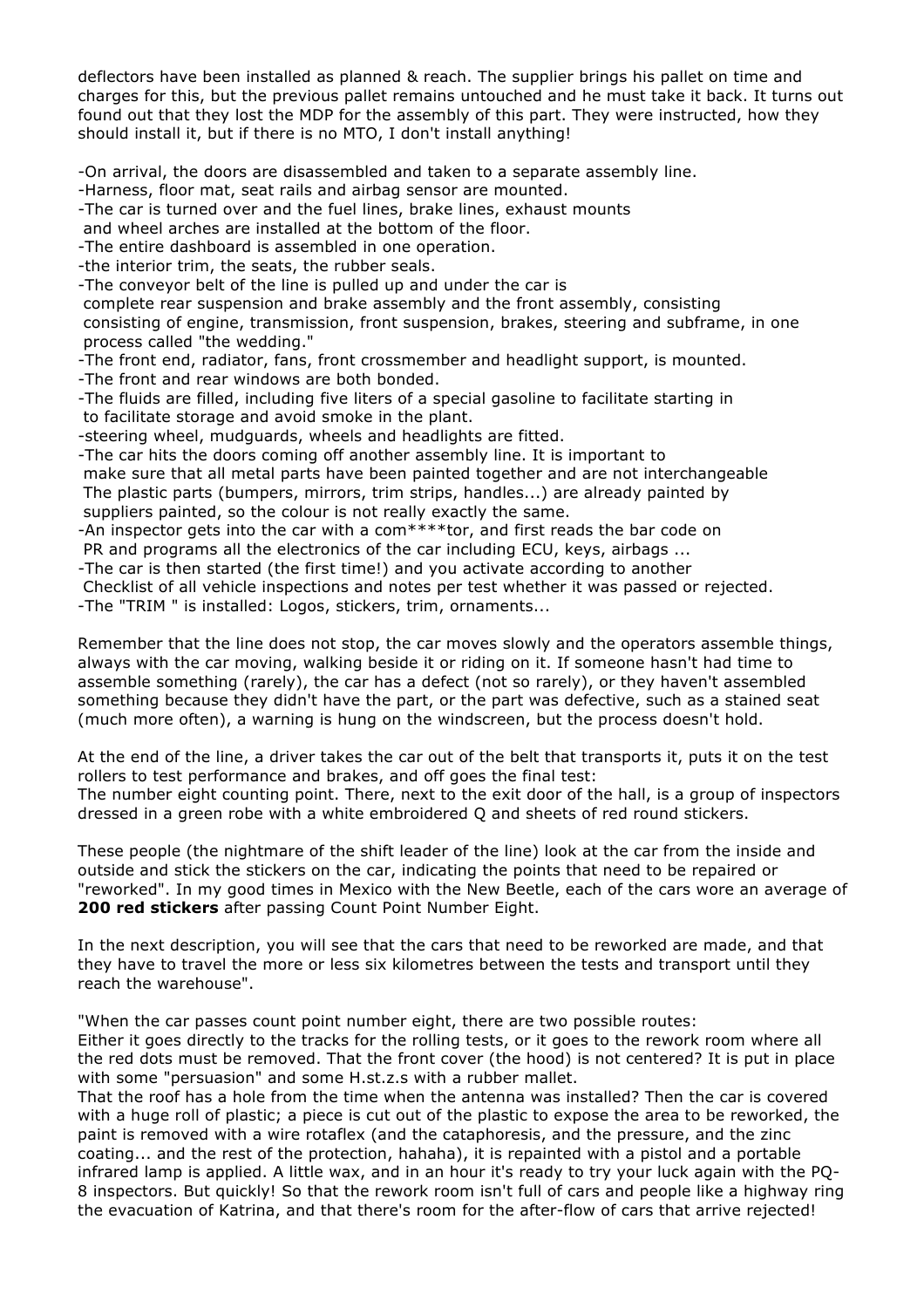Let's say your car got lucky. Only minor and frequent details like the distance (the space between two parts) of an interior part that is not constant, or the flush (alignment) of the trunk lid with the side are not perfect, your car will be ready to go in ten minutes. The inspector releases the car and the driver brings it (including tyre squeal) to the test track. A round trip (not a circuit) where the car is driven over grooves, through pot holes, uneven road, asymmetrically... where the driver pays attention to all noises in the car, vibrations of the steering wheel, etc. as if he were using an antenna. Then it's off to the water ingress test, which sounds very glamorous but is a washing tunnel without soap, where a lot of water rains on the car. Sensors in the carpet warn if moisture gets into the car. VW is making great efforts to ensure this particular point. If everything fits, the car goes back to the inspectors and they attach a sticker to the windscreen, green with a white Q. This is your passport for packing. An army of packers will come to the car and cover it with white self-adhesive plastic. The car can spend six months in storage, but when you buy it, you want to see it as new, so they strategically cover the front fairing, roof, etc. They put protectors on the tires, foam blocks on the doors and the driver then drives like lightning to the parking lot and then back to the line by bus to get into another car.

Sporadically some cars have to take a test drive through the factory. Usually it is about ten to twenty kilometres. You will never know if one of these drivers has taken a ride with your car, because when he comes back, the odometer is reset to zero (this is possible without any problems - and many dealers do it - if it is less than a hundred kilometres). Then it stays there in stock and waits for a "godmother" (transport car) to take it away.

Let me get something clear from someone in the car dealerships:

Your car is already in stock. The dealer has to buy the car first to get it out of stock. Usually they have an agreement with a bank: the bank buys the car but keeps the documents. A logistics company then has seven days to deliver the car to your city, whether it is 100 or a thousand kilometres away. When it arrives, the bank keeps it under its control. The dealer must then pay! Otherwise, the dealer cannot register the car, move it or anything else! The paperwork is in the bank, and they charge you interest for every day they are there. That is why they are so nice to you today. They want everything done as quickly as possible.

Not all cars that are produced go to the customers. Of the part that marketing uses to fill in the sequence (the models that have a greater demand, although they don't have a buyer at the moment), some of them have attached a label when entering the assembly line that identifies them as test cars. These unfortunates have an intense and short life ahead of them, in many cases when they are sent directly from the line to the Technical Centre, where we wait impatiently for them. If you want to know how strong something is, you have to force it until it breaks, right? But if something is good, it can take a long time before it breaks! Well, I have already done it with a few (more than fifty). The next day I will talk about things like durable cars, the hydropulse and other methods we use to really see how long it takes to break a VW. "

"Well: And then they send us some cars for our torture Olympics. Those of you who live in Barcelona, Zaragoza or Valladolid, where there is a car factory, may have stopped at a traffic light and see a guy next to you driving a strange car. On the seats, strapped in with their seat belts, he is carrying some water bottles shaped like the upper part of a person's body, without "legs", and instead of the head he has the plug. It is a car of duration, loaded with the "dolls". Each contains 75 litres of water.

Oh, the hard life of drivers! This chicken sitting at the bar with his friends says (because it is true) that he is a test driver. His job is to spend eight hours a day in an Ibiza without air conditioning and to cover kilometres in his car. kilometres in the city. Another time you see them passing in a caravan, five or ten, all together, with antennas on the roof. Every day, Barcelona-Zaragoza and back or something like that. Kilometres of motorways, cars for endurance tests. We have dozens of them in the plant! Of all models, with all types. With a yellow sticker with a D on the windshield. We also have company cars without license plates, which are not allowed to leave the factory and with which we go to the line, to the cafeteria, to the toilet, until they fall apart.

We have functional cars that make organized trips (the return to Spain, hahaha), in which we install equipment that we want to test. You have some new mirrors? That you want to switch to a new fender and see if it makes noise or if it makes the car dirtier when it rains? That you want to see if this window switch is more comfortable than the old one? You want to see where a working car is! You fill out the paperwork, grab a mechanic and give him the key.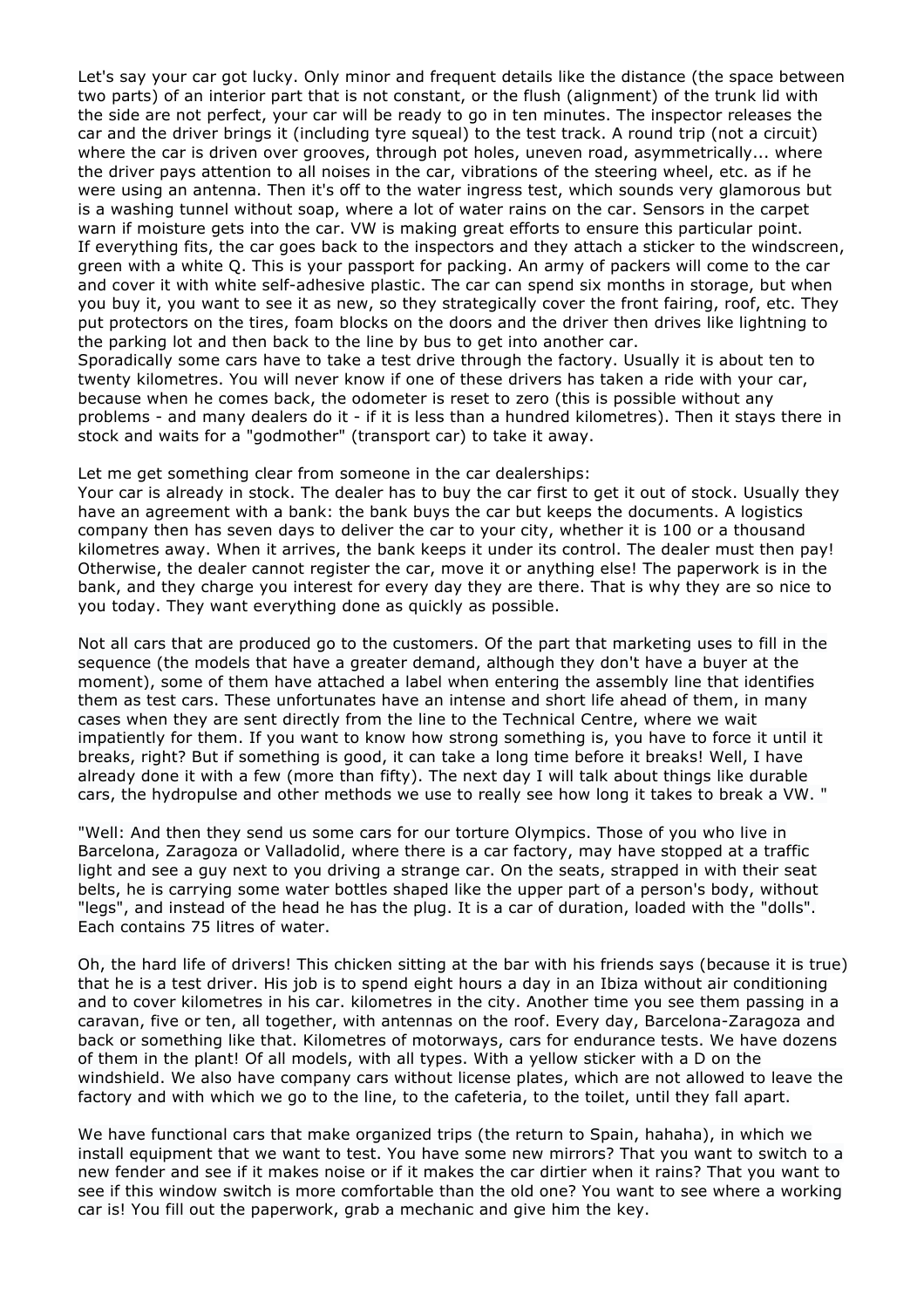One of your engineers climbs in with a laptop connected to the on-board power supply (they do many tests at once on every trip),and swallow miles. And no sightseeing, eh? I want you back quickly too, but you still have a lot to do! So you see how cars get old, and what works and what doesn't. And when they come back, they have to fill out a report detailing everything.

But that takes time! You can't do 300,000 km in one week, it's about learning the lessons before the model retires. VW solves this with the Hydropulse, among other things. You take a car out of counting point 8, put it on a platform with a hydraulic cylinder under each wheel. Following a computer program, the Hydropulse randomly hits the wheels of the car and simulates something like driving a goat path at 80 km per hour. It is really impressive to watch this! You take a New Beetle convertible with leather seats, CD changer, heated steering wheel... it jumps like crazy in all directions. The noise is indescribable, and every 25 hours you stop to see how the test goes.

After three days the bodywork begins to crack. But you don't want to finish so fast, so you put a welding spot in the crack so it won't spread any further. And you restart the damn machine. The seats get looser and looser (let's see if the change to the back seats is approved with a lever instead of this obnoxious wheel), the windscreen breaks (these Karmann people think it's a good idea to use the front glass as part of the frame. Let's hope that the owners of this model drive slowly and on the highway), the mirrors fall off (we have to make them even smaller????), and you keep giving him Canya. After 180 or 200 hours the car finally breaks in the middle. Well... It was nice while it lasted! A forklift truck takes the car out and brings it as it is, with CD and everything, to the compressor and turns it into a metal shovel that melts to make rebar. Or into something else ?

Absolutely every plastic part that is installed in a car, apart from the specific requirements for its function, must pass a climatic test in which it is exposed to one year of dry heat (Kalahari Desert) and another year of humid heat (Florida) and can still be installed in a new car without deformation or colour change. All plastic parts in the passenger compartment must also pass an anti-fogging test, which shows that the amount of plasticiser released is minimal. Do the cotton test!!!! Rub the inside of your windshield with a Kleenex The Kleenex stays black: it is the plasticizer vapour that the dashboard releases under the sun and which is deposited on the windscreen. Now try a Picachu: Ha-ha-ha! You need a scouring sponge! All those cancerous m..rd. go into your lungs and you don't even notice it.

What do we do with all these lessons we learn? What does the brand do when a problem occurs that affects multiple users? Well, this whole process (the change requests, the Aekos, etc.) is a different story".

"VW takes the issue of quality very seriously. These are not just empty words used to convince the customer in the shop and "sell him the bike". When I talk about quality, I don't mean the word that is normally used instead of "price" (the quality of this car is higher than most of these cars) or to justify a price increase. For one thing I mean (as I said on my office wall) to get things right the first time. On the other hand, to do things right without increasing the price. I've been to other car manufacturers (and maybe later, when they pay well, hahahahaha!), and when you come to VW, the first thing you learn is what not to do.

-For example, it is not allowed to fix the Imperial (the inner lining of the roof) in an obvious way. All clips must be invisible.

-For example, all screws must be hidden, but you cannot use caps to hide them!

-For example, the use of PVC or urethane inside the car

- limited. VW uses polypropylene mixed with talcum for most interiors,
- to make them gas-free and odourless and insensitive to sunlight, and to provide them with to give a slippery feeling. That's why you will never find these "fluffy"
- Dashboards and valances or those cold hard plastic interiors.
- -For example, the welding seams of the car body should be covered if possible.

Look at your car's B-pillar (the metal pillar that runs between the doors):

There are no welds there. That's because we've welded the side of the car in one piece punching, which is much more expensive, so that we do not have to weld on the visible part. They don't see that with the competition.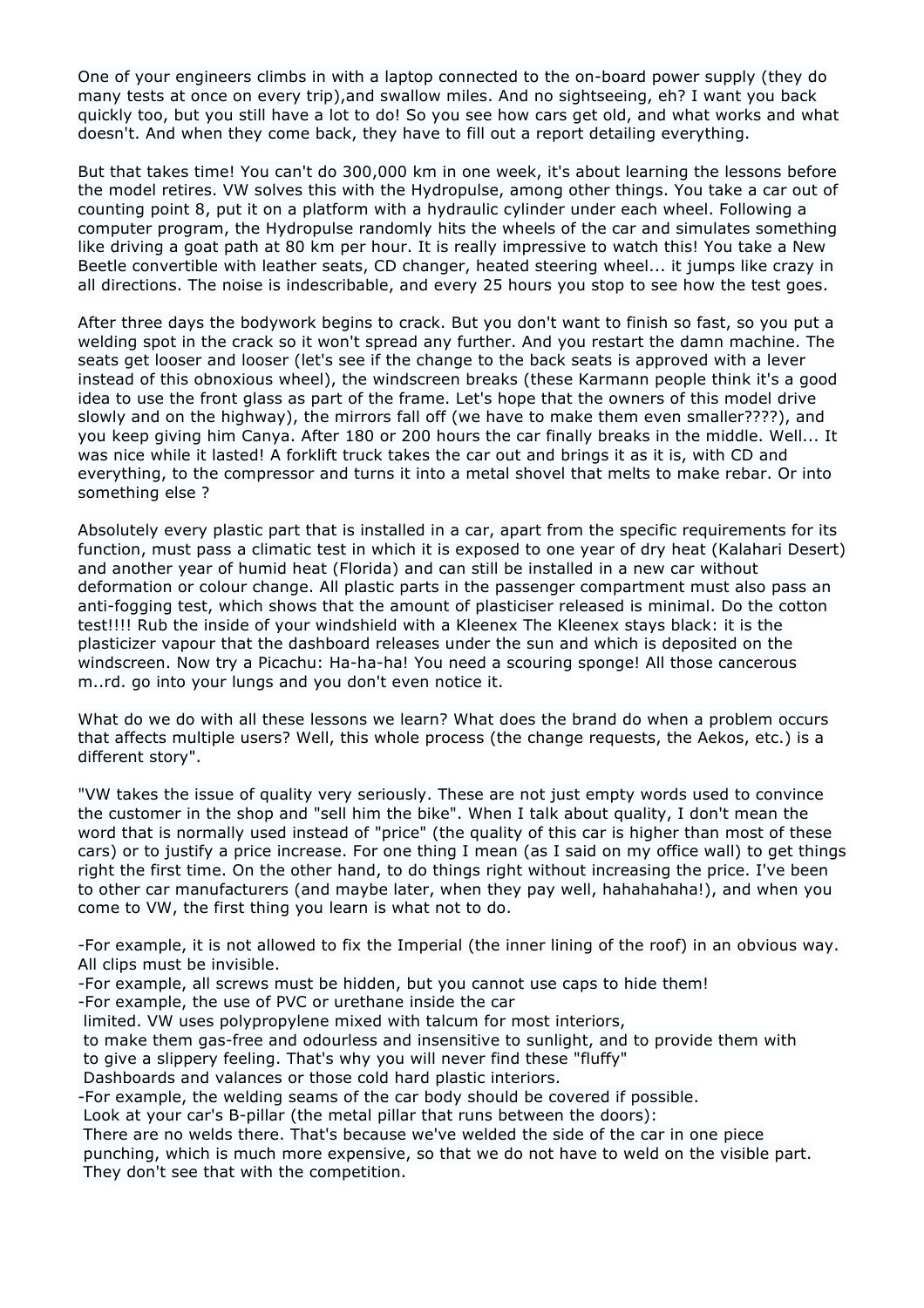-There are hundreds of details that go unnoticed, and yet they were designed with quality in mind. And I can assure you, because it's part of my job, that everything is tested and proven to make sure it works.

But nothing is perfect! Once a new model is launched and the system is in full production, our R&D work has two main aspects: Maintenance, research and troubleshooting.

A car model can no longer remain on the market without changing (and, if possible, improving!), so we work on the basis of what we call "model year". For example, we are currently working on the Touran MY'07 (2007 model year), which will be launched after the summer (after the summer marketing has launched an advertising version - called "Touran Carnival" - to get rid of the MY'05 parts stock. Selling cars by refurbishing leftovers is called "action model", but I'll talk about that another time), and we're preparing some surprises and putting into practice the lessons learned. This is maybe 60% of the workload we have.

The other part, investigation and troubleshooting, begins when we receive a bug report from a dealer. If the fault is corrected under warranty and the customer does not make a claim (on the brand! If he makes a claim to the dealer, we don't even know about it), it goes into the statistics, and if VW loses money because of the warranty for this part, this supplier will probably go into a "B" or "C" rating and lose a lot of money in the near future.

If the customer complains, the customer service supports the dealer in finding a solution. If After Sales sees that the failures are repeated, they make an error report for us. As soon as we confirm the error, we MUST find a solution. If I don't submit an amendment proposal (we call it "Aeko", for the German abbreviation) within a reasonable period of time, my boss starts deducting points from my department's budget for next year and will most likely find a replacement for me!

If the defect affects a safety relevant system (such as the chassis or ABS..) or can cause permanent damage to the vehicle or injury to the occupants (fire, etc..), the solution is immediately implemented in all vehicles. In the checks (so you don't even know) or by calling all cars for the mandatory check. This is costly and damages the image of the brand, whatever they say, so it is only done when it is essential. I have been involved in two recalls and I can assure you that this is an earthquake that is shaking the entire brand. One of them, for example, is for an epidemic of over fifty fires in the New Beetle, caused by a kink in the metal casing of the battery. It had already been modified twice because it had cut the positive cable. We had already made two suggestions to change it to plastic, but it did not pass the crash test (the battery flew out). To avoid an alarm ( hysteria ), they said it was the air conditioning... Hahahahaha. Things of life.

If it doesn't affect safety, but VW loses money, we have to work against the clock to find a solution so that the service department can change the parts. Like I said, you don't even know yourself.

If VW doesn't lose money (let's say it's an error that repeats itself with low frequency), it will be modified in the next MY. If you have the car and it does not break down, fine. If you have a defect and you have a warranty, they will exchange your part for the new one. If you have the defect and you don't have a warranty, J.D.S.

If your car rarely breaks down or is even new, they will repair it under warranty, but they won't tell us a word. Unless we discover the fault ourselves in our test or endurance cars (or in my own car!).

After the sale, we receive from time to time statistics about all actions that the dealers claim under warranty. It is part of my job to analyse and select this information, which we will investigate in detail. For example, if the TDi's wear out the wheels in an irregular way... Well, it does not affect safety. And VW doesn't lose money. And although it's in the top 100, it's far from common. But it is very obvious and it is talked about a lot, so it is on my list as investigated and solved. Your dealer should have fixed it. For example, if the lid on the dashboard makes a noise... It's very common. In our latest generation of cars, drivers are always complaining. Some put a folded piece of paper in the latch to close it. But our customers don't complain! So we ask the dealer to do something, but we don't investigate. There are hundreds of subjects to investigate. The last one: the rear door seals are rubbing off the paint on the door frame below.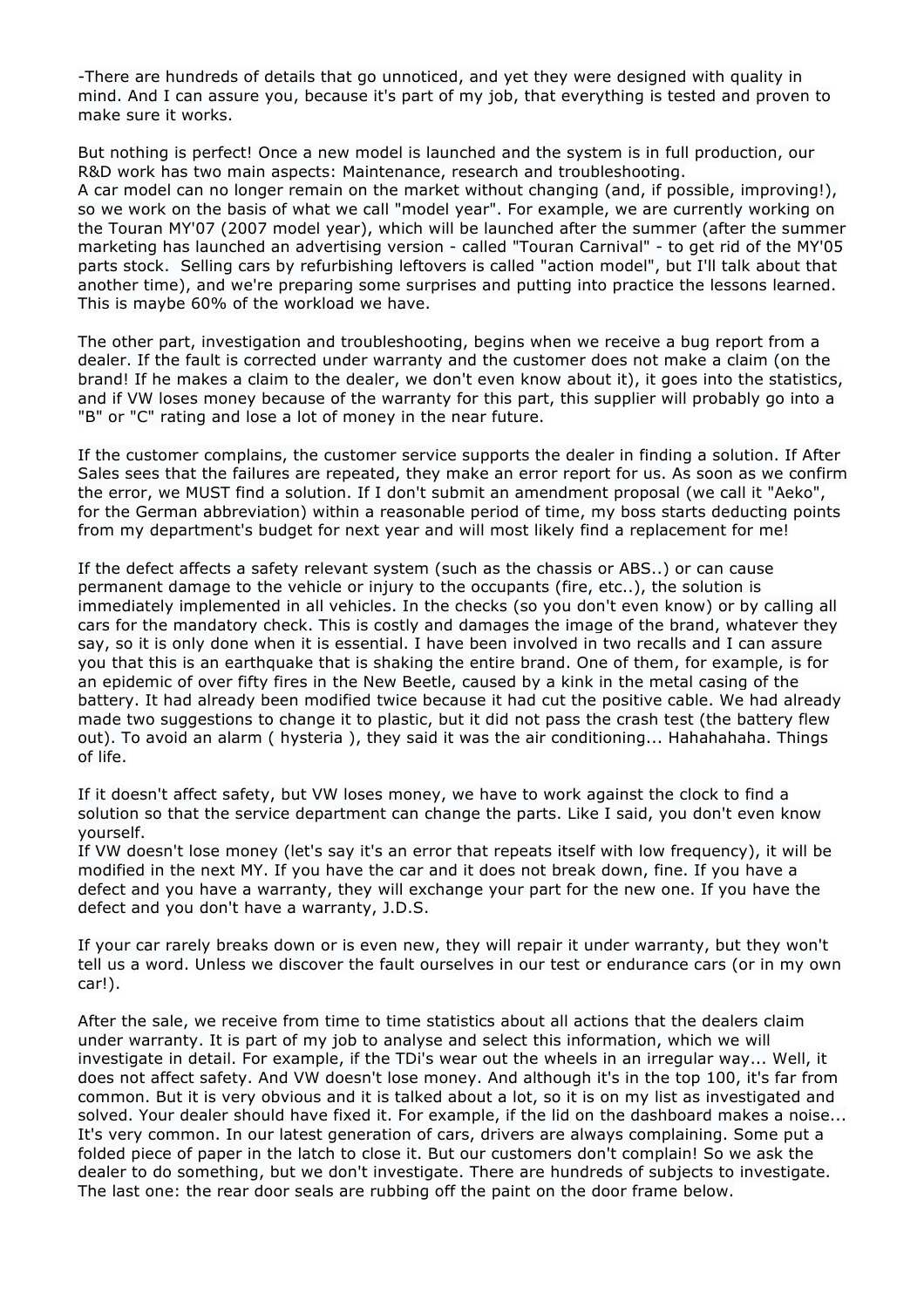At VW we are, as they say, in a process of continuous improvement. Anyone (the director, the secretary, the cleaning lady) can make suggestions for improving the cars, the process for manufacturing the cars or for saving money. And so that it doesn't fall apart, there is a metal reward for every suggestion that is presented. The trick is that they only give you money for making suggestions when the issue is not within your competence. Otherwise I would make more money with the rewards than with my salary! So the 17500 employees of this plant drown us with proposals every week and we have to evaluate each one of them. Some of them (very few, hehehe... We have to do the most important ones first) are just great. Like one that cost \$16,500 to suggest that the cars should be made with only three bolts on each wheel. When the car arrives in the US, he said, the importer would put an anti-theft screw in each wheel. The screw he removes is pulled. Each screw costs \$0.3. We sell half a million cars a year there. 500,000x0.3x4=600,000 dollars a year, which we save without doing anything!

Well, now I'm gonna tell you about one or two mistakes I had to work on:

- When they took me to Mexico to launch the New Beetle line, I found a big pile of garbage. The quality of the production was so bad that the cars had a deviation of about four millimeters from one to the other. This caused us big problems with the wheel arch. For example, the headlights were loose from the fenders or the rear bumper cover and the trunk lid were not aligned. When they tried to align the bumper cover with the lid and sides, the door would not close! So we increased the adjustment range of the anti-lock braking system (the bolt that goes into the crossbar) and fixed it. At least we thought so.

- After a few weeks, we received a report of breakdowns in about dozens of cars in the warehouse which, when they had to be taken to the transport trucks, had no charge in the battery. The electricians had already gone crazy trying in vain to find the leakage current until, talking to a camp guard, he noticed that he had left the high beam on the line on. Wait a moment! The trunk light cannot be switched on or off! What happens is that the lid doesn't close properly and you don't hit the switch and the lights don't go out... What can we do?

- In three days we have tried different switches, we have put supplements in the lid to turn off the light, but nothing ... The margin/measurement was very big, and although in some cars the space was too big, in others it was too small! In the end the chief electrician came up with the solution: we will produce the cars without the bulb and keep it in the glove box! When the car arrives at the dealer's, we will install it in the trunk during the preliminary inspection. The owners of a New Beetle will not let it park unused for weeks like we do in the warehouse. The probability of a complete discharge of the battery is therefore low. Said and done, that's how it was. And no more dead batteries in the warehouse.

- Today, all this is settled. In two years we have brought the quality of the bodywork to the same level as the other models of the brand, and there is a circuit that disconnects the light from the trunk if the battery drops below 11 volts. But I don't know what the car owners said. Maybe they never noticed that their trunk lights never went out, hahahaha.

- Another mystery that drove me crazy for almost three months started with a shower of complaints (which come from customers like you, so you know complaints from customers who complained that the drivers & driving windows of their cars didn't go off at the same speed. I went to the camp and... checked them out himself. It's true: on some cars the right window was about 25%... slower. I called the supplier, Meritor, and he swore on his daughters, that the parts on both doors are exactly the same, on the same line and from made by the same people. If there's a problem with the quality, he said it should both doors by chance.

No: It only affects the right doors. What the hell is going on?

We've tried everything! And if you replaced the door, the components worked fine! Then it's the door. We measured dozens of doors before we put them together, and they were all the same. And we tested them later in storage.

And the problem was still there - so one day I sat down at the station where the door modules are assembled. Remember that the doors are assembled without being mounted on the car. They hang on a beam from two in two, one with its back to the other, turned so that the inner part faces outwards. Two assemblers, one on each side, place the motor, insert the glass and test the function by plugging in a connector carrying an ammeter. If the motor consumes too much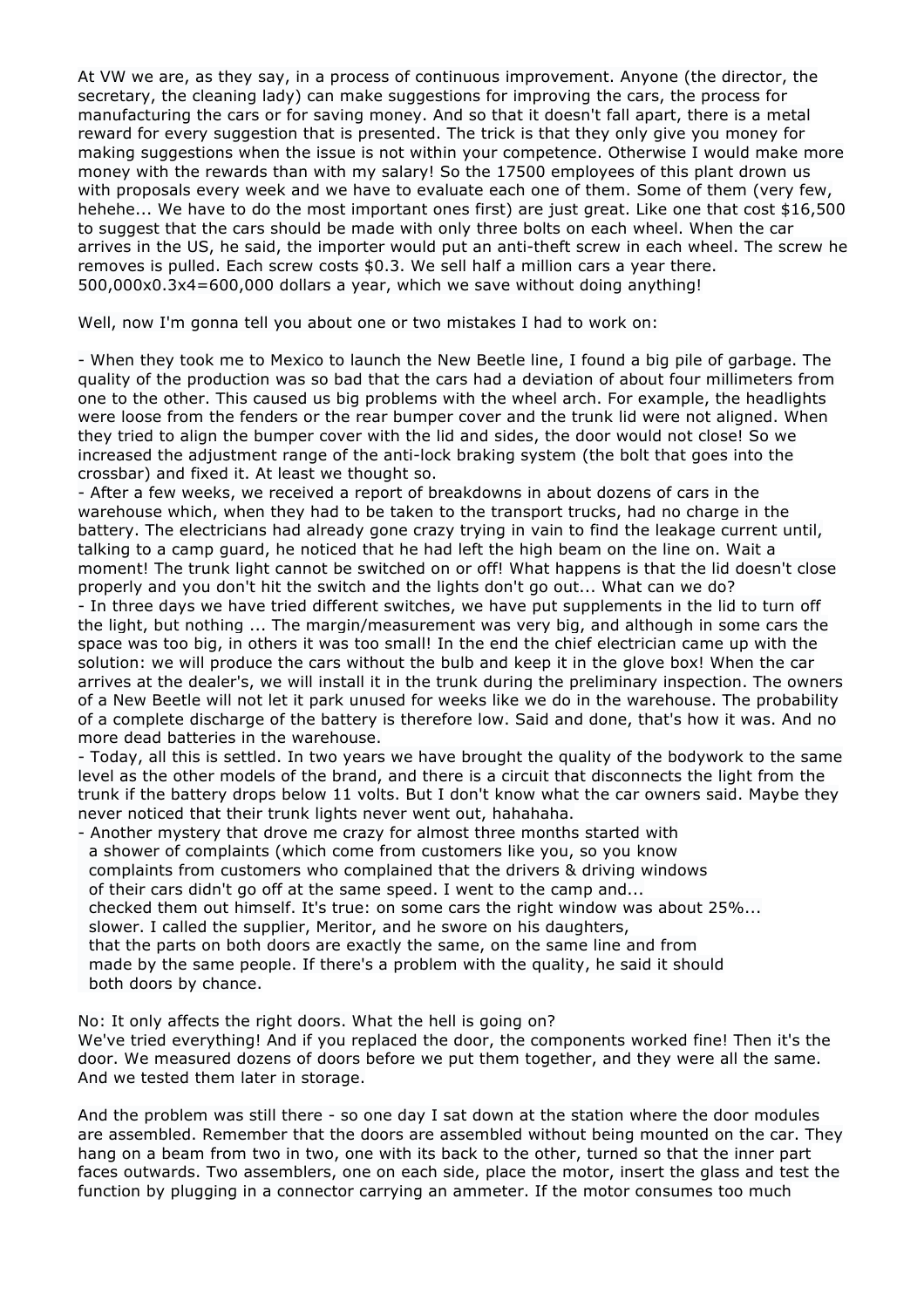current, it is because the glass guides are too tight. Then, to open them a little, take a rubber mallet (the universal lending tool), tap the glass like this and then try again. This usually solves the problem, and if you don't already have a vacuum cleaner with you that will pick up the glass if the hammer slips out of your hand. You only hit the glass if it is too hard. But I have noticed that the fitter of the affected doors never hits the glass. Ehhhhh??????

So I ask him: Hello! Why don't you ever use the hammer? Are all your doors in order or what? And the guy says: -No!! Some of them are really bad, but it's been months since anyone lost the hammer, and we're waiting for the warden to get us a new one!

This time there was only a fine. But I remember that in 1999, six executives and nine employees had their contracts terminated because a Golf IV arrived on the assembly line with one door on one side and two on the other. The first person to notice this was the interior panel installer..."

"When the time comes, the contract to replace the Touran will be awarded. The design of new models is a long process. Not so much because of the time it takes to design or validate, but because the bosses need months to decide what they want. A new model involves a risk of three hundred and fifty billion pesetas (which, at the exchange rate, must be a chorronal of euros) and about four years of work, and nobody wants to take the blame. VW designs basically in Germany, in Simi Valley - California, in Barcelona and in Puebla - Mexico, and with each new project these centres compete with each other. First they present renderings (drawings made with markers), then illustrations created with Photoshop.

When the bosses like what they see, they ask for clay models (a kind of synthetic mud) on a scale of 1:4. Normally, each center presents four or more variations of the same concept. When they select three finalists, they ask you to make the model in its original size. The clay modelers are artists, really great in their profession, and with their hands and some pieces of metal strips they shape the car according to a sketch and some real size 2D cuts. Then they take counter moulds out of the clay to make the parts of the fibreglass bodywork. The clay process is repeated with the interior. All parts are mounted on an adjustable frame (which has a steering but no suspension or engine) and are presented at a trade show. This is known as a "concept car". Of course, they don't present what they like, but something similar, to see what people say in forums like this. If all goes well, a model is approved, and then it goes to another group of people who do what is called "feasibility". You have to make a real car, not a show car, and it takes very experienced people (without false modesty, so to speak...) to identify the parts of the design that can be mass-produced at a reasonable cost and those that can't. Another group involved in the early stages of design is the ergonomics department. I'm sure you've all seen these black and white drawings that show the silhouette of a person inside the car, with dimensions at all points in the passenger compartment. This drawing is called the "package" of the car. In this drawing we indicate the position in which we will position everything in relation to a fixed point, namely the driver's hip joint. There is a tradition among car brands that we exchange the whole bundle as if they were cards to study each other. The consequence of this is that if you have a VW and get into a Ford (I know, I know..., even jokingly it sounds ugly...), you don't have to check where the lever is every time you change gears. The thing about things being where you expect them to be is called predictive ergonomics, and that's what I did at Nissan for several years. I can write more about it if you want, but it will probably be way too much, hahaha).

The clay model is scanned, and the Strak department (using a program called ICEM-Surf) generates the final shape of the car in a Com\*\*\*\*dora, which is defined down to the smallest corner and remains unchanged until the production car. Well, then we build metal models. We work side by side with the suppliers to develop the car's equipment and finish the prototypes. These are sent to Germany, and the same managers from the VW consortium drive and test them and give their comments with instructions on what they like and what they don't like.

That's how it was on a day like this: I don't like the dashboard of this new Polo model... I really like this car, but not the dashboard. I want you to drive this one in Ibiza. Of the two drivers who drive the Ibiza (one hard and one soft), I want the soft one, which is made by a supplier called Lignotock in Valencia. Um... The dashboard is almost 30 mm wider... It doesn't fit between the Apillars (the metal pillars on the side of the windshield)... We have to start again... Whatever you say, Mr Piech! Of course, Mr. Piech! Your wish is my command, Mr. Piech! (@#\$%^&\*!!) Once they approve the final model, the production plants will submit their bids to build the car.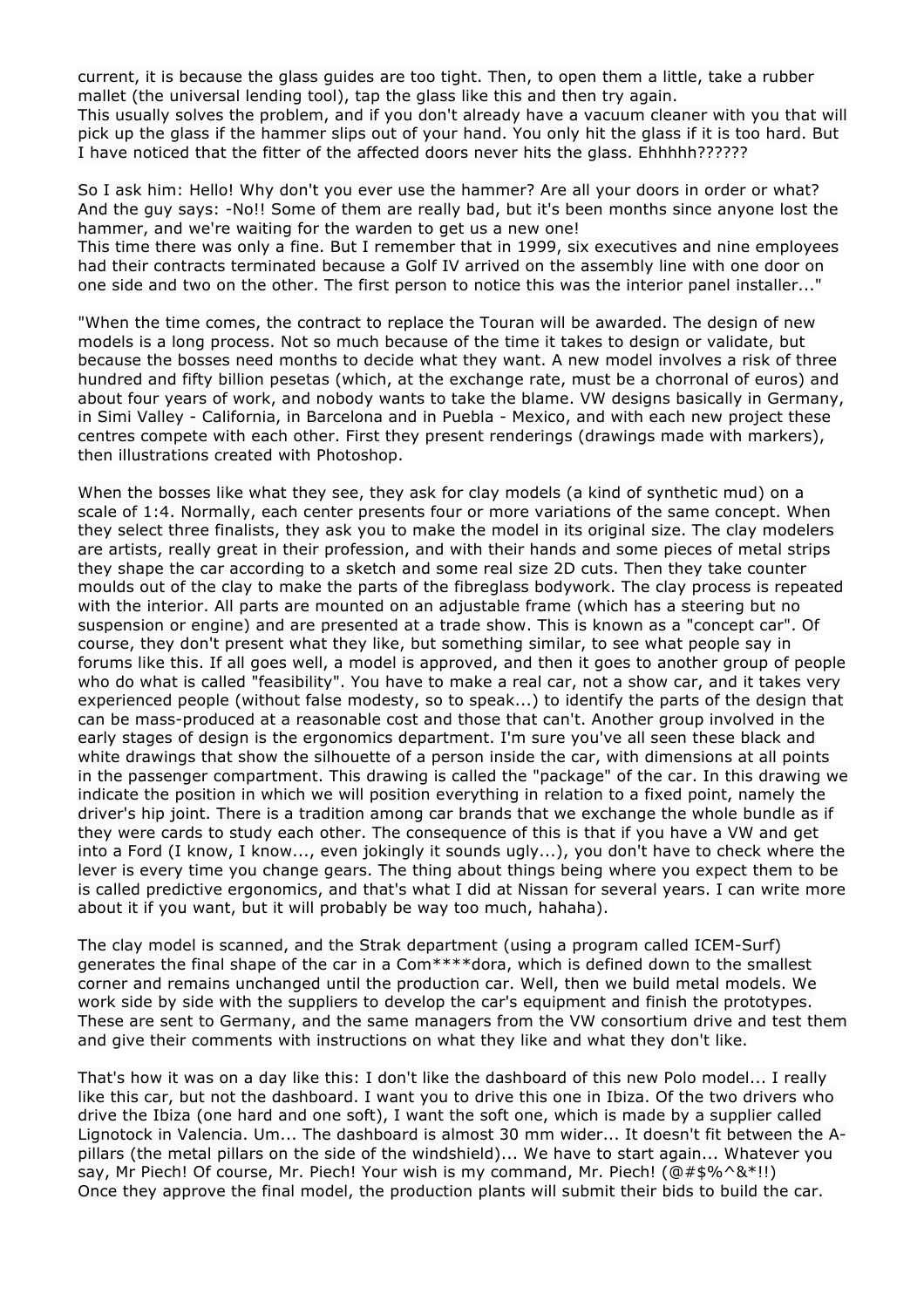<span id="page-8-0"></span>This is where the money is, because each plant is like a subcontractor that builds the car and sells it to VW (who in turn sells it to you) for the cost plus about 14% profit. There is a lot of money there, and the works scratch their eyes out and sleep with everyone they need to take the project home. It's similar to the name of the Olympic venue: you present a plan, with hostesses and balloons. There is a countdown. They open an envelope.

And the winner is... Puebla, Mexico!!! and then everybody starts crying. Those who lose because they lose. And those who win because they exaggerated when they made their offer, and now they will go j.d.r., but well, if they don't fulfill what they promised, then a mini plant will be built (the pilot plant) and a hundred cars will be produced. And from these the best ones will be selected and sent to the bosses. These are the KAF cars, the sample cars for the top bosses of the consortium. They use them to go to work, get bread, lend them to their wives, their grandchildren, their loved ones... And then they come and give you a pat on the back for all the things you've done wrong, for the things they don't like and for the things they want you to change. And then they give you the green light to go into production. From that day on there is a countdown to the SOP, the day the plant has to start producing cars.

At this point, the "spy photos" that the VW itself leaked to "heat up the oven" and arouse interest are published, even though the car is masked (covered with matt black plastic) and you can't even see the potato. Three months before they start making cars for practice. It is the 00 series, five or ten a day. Then, one month before the SOP, the 0-series starts, and production reaches about 40 pieces per day. The press cars are produced, and then you see them in the magazines: "We have tried the new Golf". Needless to say, these press cars are finished by hand and reworked for a week until they are perfect. And the big day is coming: No one is ready, and they can't be. No one: neither the editors nor the suppliers, no one can do their job properly until a little filming has been done. The quality inspectors don't have the hands to put so many red dots on the cars, and additional employees are hired for the rework hall, which works in three shifts. Every day, litres of Super-Glue are used to hide defects and pass inspection, and mechanics are given arms like the Schwarzenegger, from the many working with a hammer.

I can't advise you to buy a new VW model when it has just been released on the market, but I can definitely advise you NEVER, HOW ALWAYS DO YOU HEAR ME? NEVER buy a car (nor from the competition, of course!) when it has just been released on the market. I don't know if I can explain it..."

"I do not know if you have heard of the VW New Beetle RSi?

The thing is, I can tell you one or two things first hand about how this model was made.

You see, they had just launched the NB (the New Beetle) and the marketing department felt they needed something spectacular to support sales in Europe. They certainly needed that! Not because they were losing money, but because the factory made the car for \$14,000 and VW sold it in the US for 25,000 and the buyers took it from them. But in Europe they sold worse than a Yola Berrocal record with the adjusted prices.

We had already finished a "cheap" version (which means in Spanish that less than the essentials were used - and we removed everything to lower the price, like sunglasses holder, seat or steering wheel heating, active inside mirror, computer ... Even the one-touch window regulator! and it still didn't look good.

So the idea was to launch a limited series of the New Beetle ( NB ) to create a Clio Cup style advertising trophy with a sporty and macho look and a powerful engine.

Oops, we rubbed our hands: You can't do something like that very often!

Later you can see that they changed their mind and decided that it should not only be a sporty car, but that it should be a real luxury car, because they wanted to give it to personalities and celebrities, including our king. So the Limited Series was changed to Numbered Series. No matter what it cost, they said.

This is our thing, we said! We will use the most powerful engine that can be built into the Golf (because the NB is a Golf in disguise, according to some people), and we will use the 4Motion, and the people will go crazy! Hahahahaha... We couldn't start to design a new floor, so the only option was to use the Golf Syncro floor. But the Golf Syncro floor is higher, and this car should be lower!